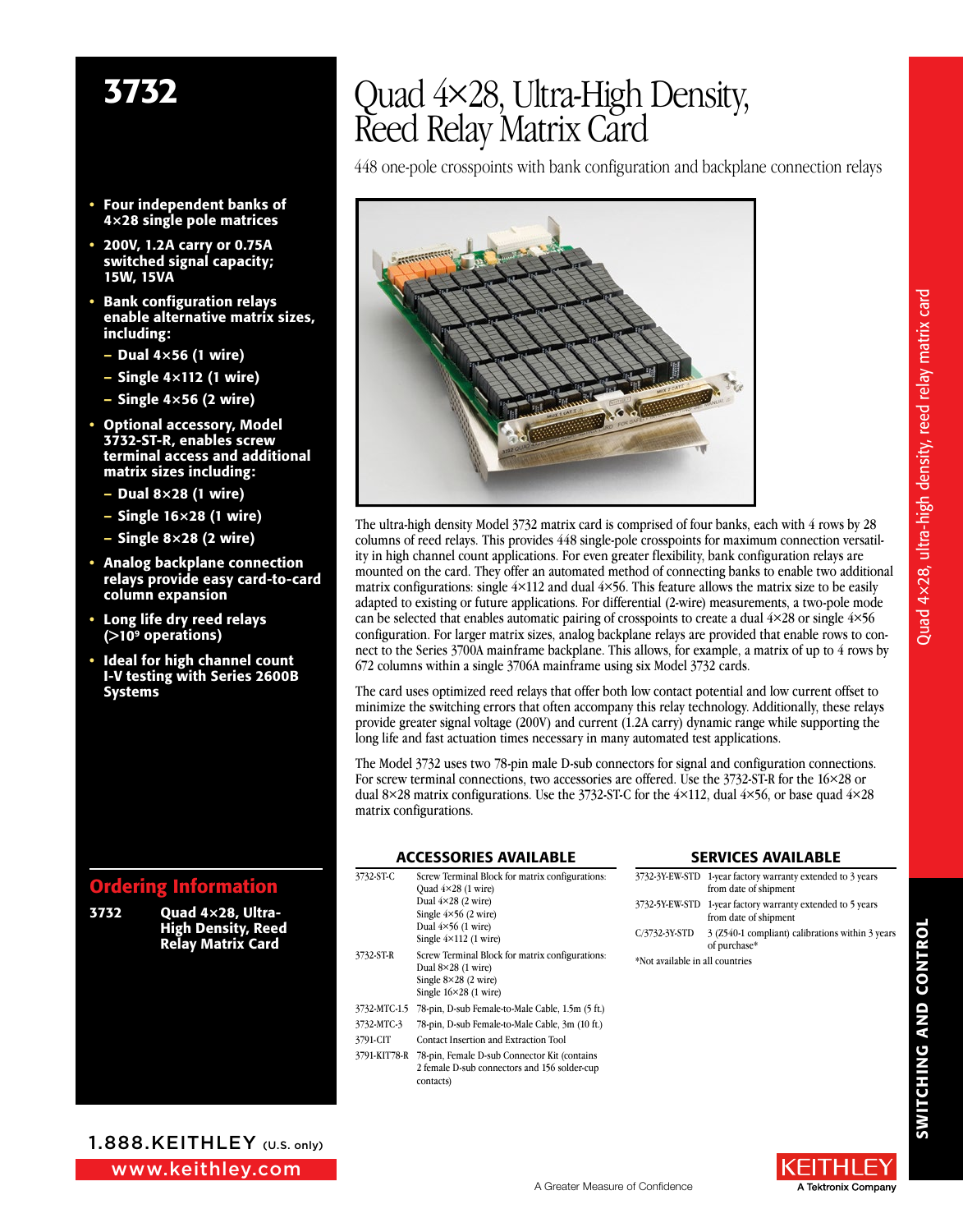# 3732 Quad 4×28, Ultra-High Density, Reed Relay Matrix Card

448 one-pole crosspoints with bank configuration and backplane connection relays

### Quad 4×28 (1-wire) or Dual 4×28 (2-wire) Matrix Configuration



### Analog Backplane Connection Relays



Model 3732 specifications Model 3732 specifications

> www.keithley.com 1.888.KEITHLEY (U.S. only)

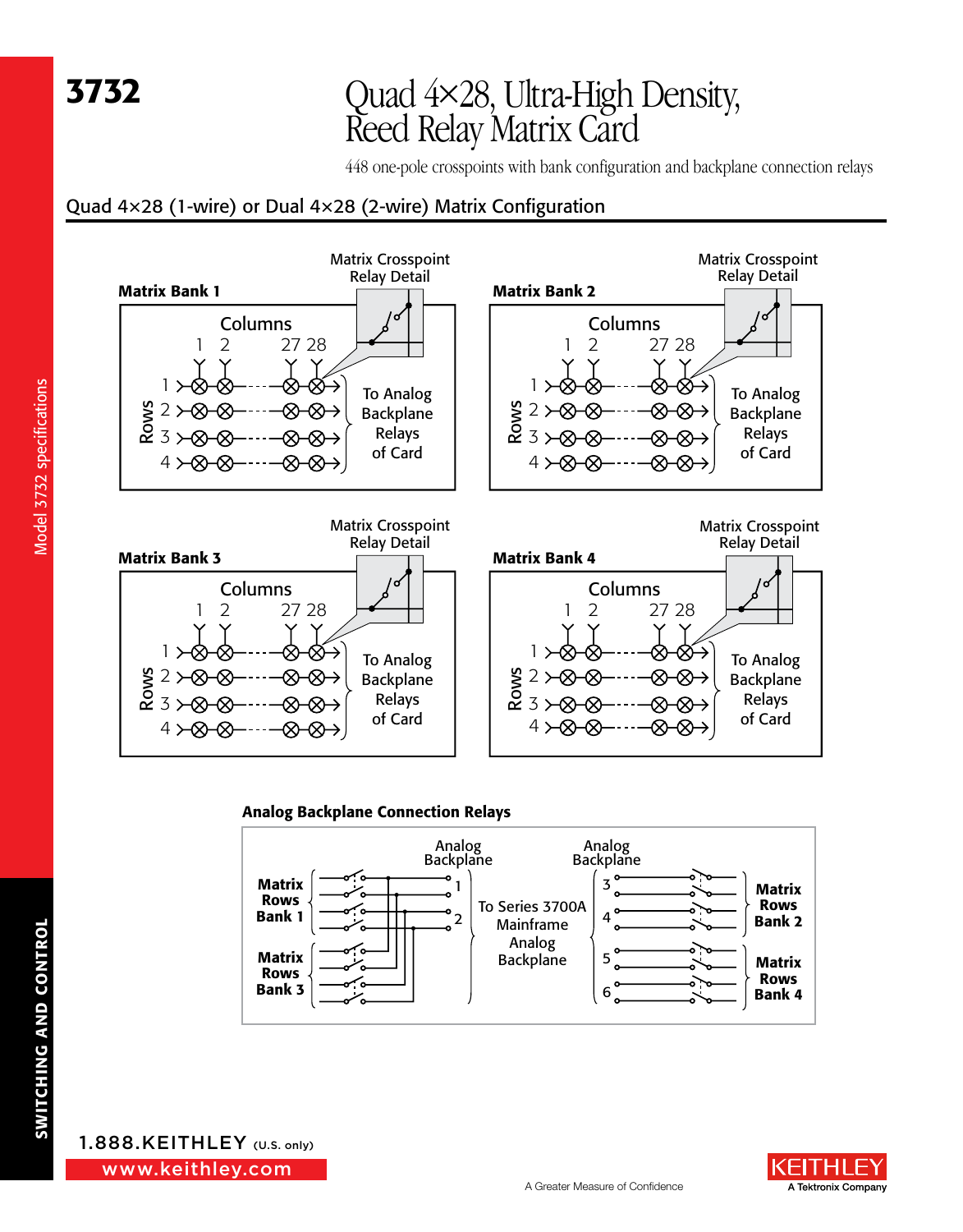# 3732 Quad 4×28, Ultra-High Density, Reed Relay Matrix Card

448 one-pole crosspoints with bank configuration and backplane connection relays

### Additional Matrix Configurations Using Bank Configuration Relays







Single 4×112 (1-wire) matrix configuration using bank configuration relays

## Additional Matrix Configurations Using the Model 3732-ST-R Screw Terminal Block







Model 3732 specifications Model 3732 specifications

Single 16×28 (1-wire) matrix configuration using one Model 3732-ST-R screw terminal block

www.keithley.com 1.888.KEITHLEY (U.S. only)